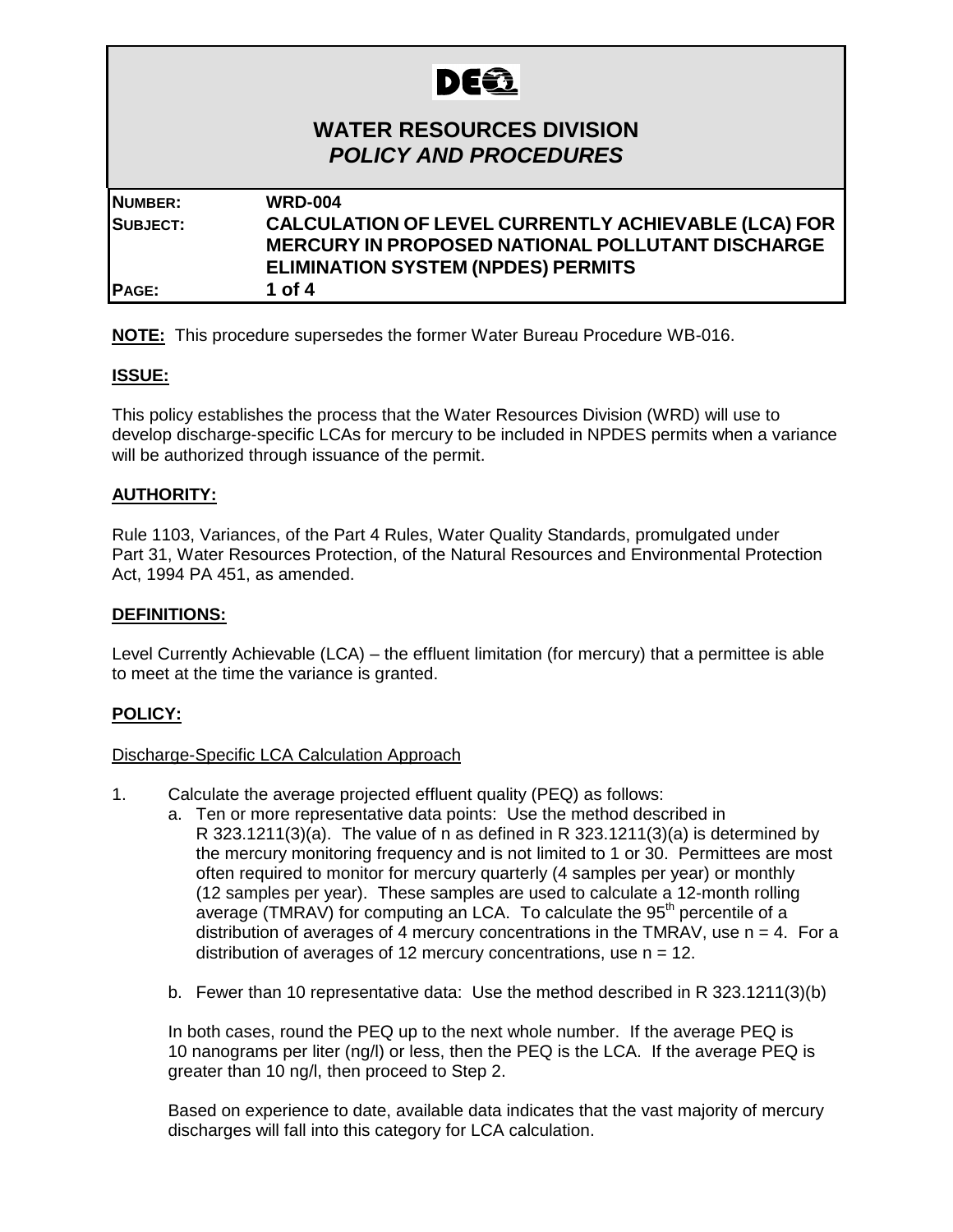|                 | <b>WATER RESOURCES DIVISION</b><br><b>POLICY AND PROCEDURES</b> |
|-----------------|-----------------------------------------------------------------|
| <b>NUMBER:</b>  | <b>WRD-004</b>                                                  |
| <b>SUBJECT:</b> | <b>CALCULATION OF LEVEL CURRENTLY ACHIEVABLE (LCA) FOR</b>      |
|                 | MERCURY IN PROPOSED NATIONAL POLLUTANT DISCHARGE                |
|                 | <b>ELIMINATION SYSTEM (NPDES) PERMITS</b>                       |
| PAGE:           | $2$ of 4                                                        |

- 2. If the PEQ value calculated in Step 1 is greater than 10 ng/l, then review the number of data points available for the facility.
	- a. If data representative of a 12-month period are available to calculate at least 1 TMRAV, compute the LCA using the following approach:
		- i. If there are 10 or more TMRAVs, then calculate the PEQ using the TMRAV data points following the reasonable potential approach described in R 323.1211(3)(a). Compare the maximum PEQ to the highest TMRAV. (The maximum PEQ is used because the calculation process uses averages; e.g., TMRAVs.) This approach may result in a PEQ lower than the highest TMRAV; therefore, the LCA is the higher of the 2 values. Round the LCA up to the next whole number.
		- ii. If there are less than 10 TMRAVs, then calculate the LCA using the individual data points following the reasonable potential calculation process described in R 323.1211(3)(b). Compare the average PEQ to each TMRAV. (The average PEQ is used because the calculation process uses individual, rather than TMRAV, data points.) The LCA is the higher of the PEQ or highest TMRAV, rounded up to the next whole number.
	- b. If data representative of a 12-month period is not available to calculate at least one TMRAV, then compute the LCA using the following approach:
		- i. If each value is less than 10 ng/l, then set the LCA at 10 ng/l. This value will function as a "cap" because the vast majority of facilities in Michigan are able to meet this level. The 10 ng/l cap will prevent unnecessarily high LCAs that may result from the R 323.1211(3)(b) reasonable potential approach for data sets with less than 10 individual data points.
		- ii. If any value is equal to or greater than 10 ng/l, then the Michigan Department of Environmental Quality (MDEQ) and/or the permittee will develop the LCA using site-specific considerations, including evaluation of the raw data, facility treatment type, any mercury issues in the receiving water (e.g., fish consumption advisory), and facility and receiving water flows. Available information and experience to date indicate that this situation will be very rare. The LCA developed under this step will need to be submitted to the United States Environmental Protection Agency (USEPA) for approval prior to NPDES permit issuance.

# Other Considerations

The MDEQ and NPDES permittees are not bound by this procedure, as there may be situations where other LCAs are appropriate. However, it is the MDEQ's intent to follow this procedure in most instances. LCAs derived according to Steps 1., 2.a., and 2.b.i. have the approval of the USEPA without submitting each LCA for approval.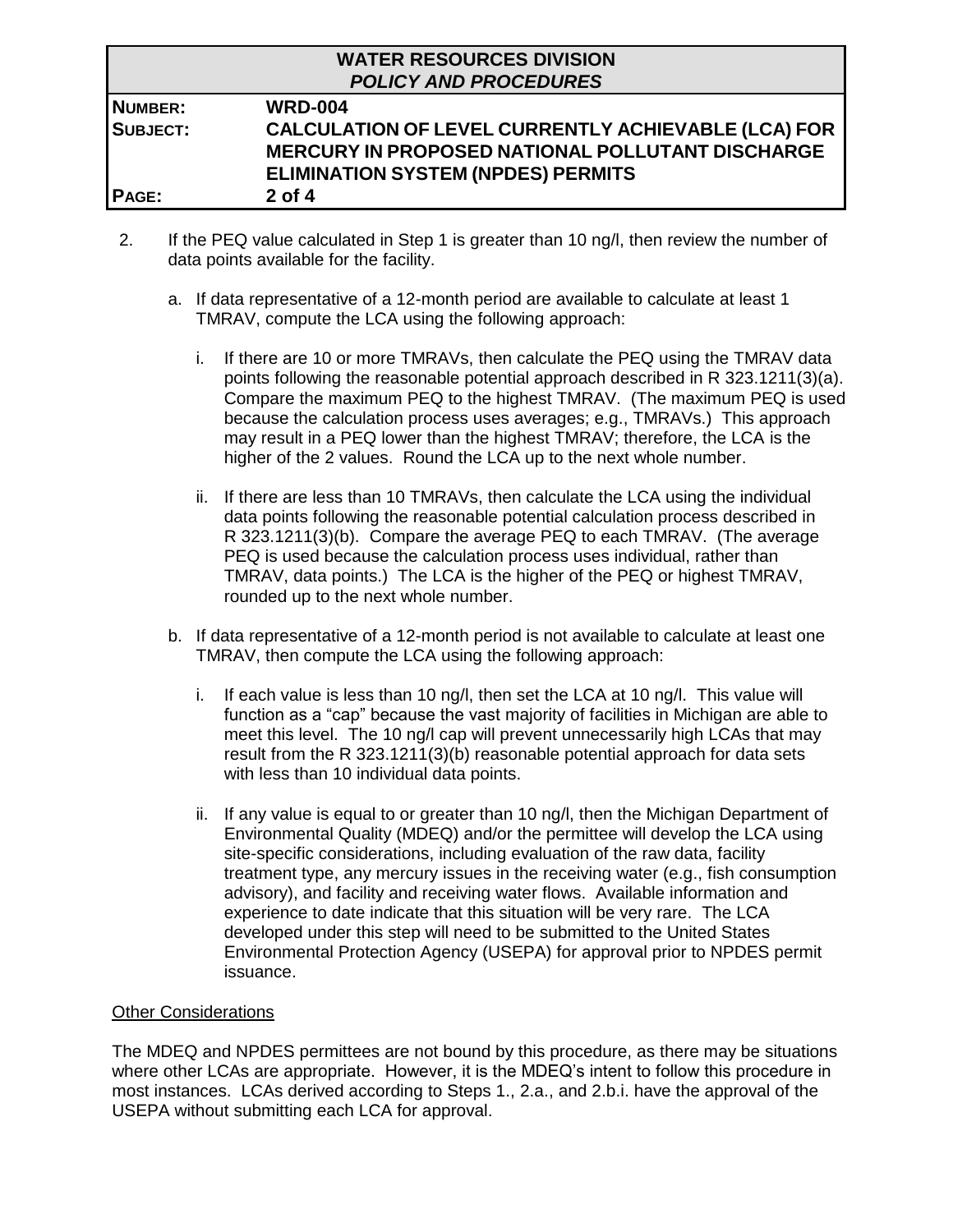|                 | <b>WATER RESOURCES DIVISION</b>                            |
|-----------------|------------------------------------------------------------|
|                 | <b>POLICY AND PROCEDURES</b>                               |
| NUMBER:         | <b>WRD-004</b>                                             |
| <b>SUBJECT:</b> | <b>CALCULATION OF LEVEL CURRENTLY ACHIEVABLE (LCA) FOR</b> |
|                 | MERCURY IN PROPOSED NATIONAL POLLUTANT DISCHARGE           |
|                 | <b>ELIMINATION SYSTEM (NPDES) PERMITS</b>                  |
| <b>PAGE:</b>    | 3 of 4                                                     |

Specific situations may arise (for example, upon request by the permittee) when the MDEQ would include an LCA in a permit that is lower than what would result from this process. In addition, permittees may develop and propose an LCA that is different from what would result from this process, which the MDEQ would evaluate on a case-by-case basis. If the MDEQ determines the LCA to be appropriate, we would submit the proposed LCA to the USEPA for approval on a case-by-case basis.

Each LCA included in a permit will be subject to notice and comment during the public comment period on that permit.

# **METHOD OF DISTRIBUTION:** E-mail, WRD Shared Drive

#### **PROCEDURE:**

| <b>Responsibility</b>        | <b>Action</b>                                                                                                                                                                                                                                                                                                           |
|------------------------------|-------------------------------------------------------------------------------------------------------------------------------------------------------------------------------------------------------------------------------------------------------------------------------------------------------------------------|
| <b>Permits Section Staff</b> | Calculate discharge-specific LCA as outlined<br>under "Policy;" steps 1., 2.a., and 2.b.i., and in<br>consideration of applicable provisions of<br>Rule 1103; submit proposed LCA to the permit<br>writer.                                                                                                              |
| <b>Permit Writer</b>         | Follow standard process for NPDES permit<br>issuance/denial/amendment.                                                                                                                                                                                                                                                  |
| <b>OR</b>                    |                                                                                                                                                                                                                                                                                                                         |
| Permittee or WRD staff       | Propose alternative method for calculating<br>discharge-specific LCA as outlined under<br>"Policy" Step 2.b.ii. or Other Considerations.                                                                                                                                                                                |
| <b>Permits Section Staff</b> | Select alternative method and calculate<br>discharge-specific LCA according to alternative<br>method and in consideration of applicable<br>provisions of Rule 1103; draft memo to the<br>permit writer including the proposed LCA and an<br>explanation of and justification for the alternative<br>calculation method. |
| <b>Permit Writer</b>         | Submit proposed LCA and an explanation of and<br>justification for the alternative calculation method<br>to the WRD treatment technology expert(s) for<br>consideration.                                                                                                                                                |